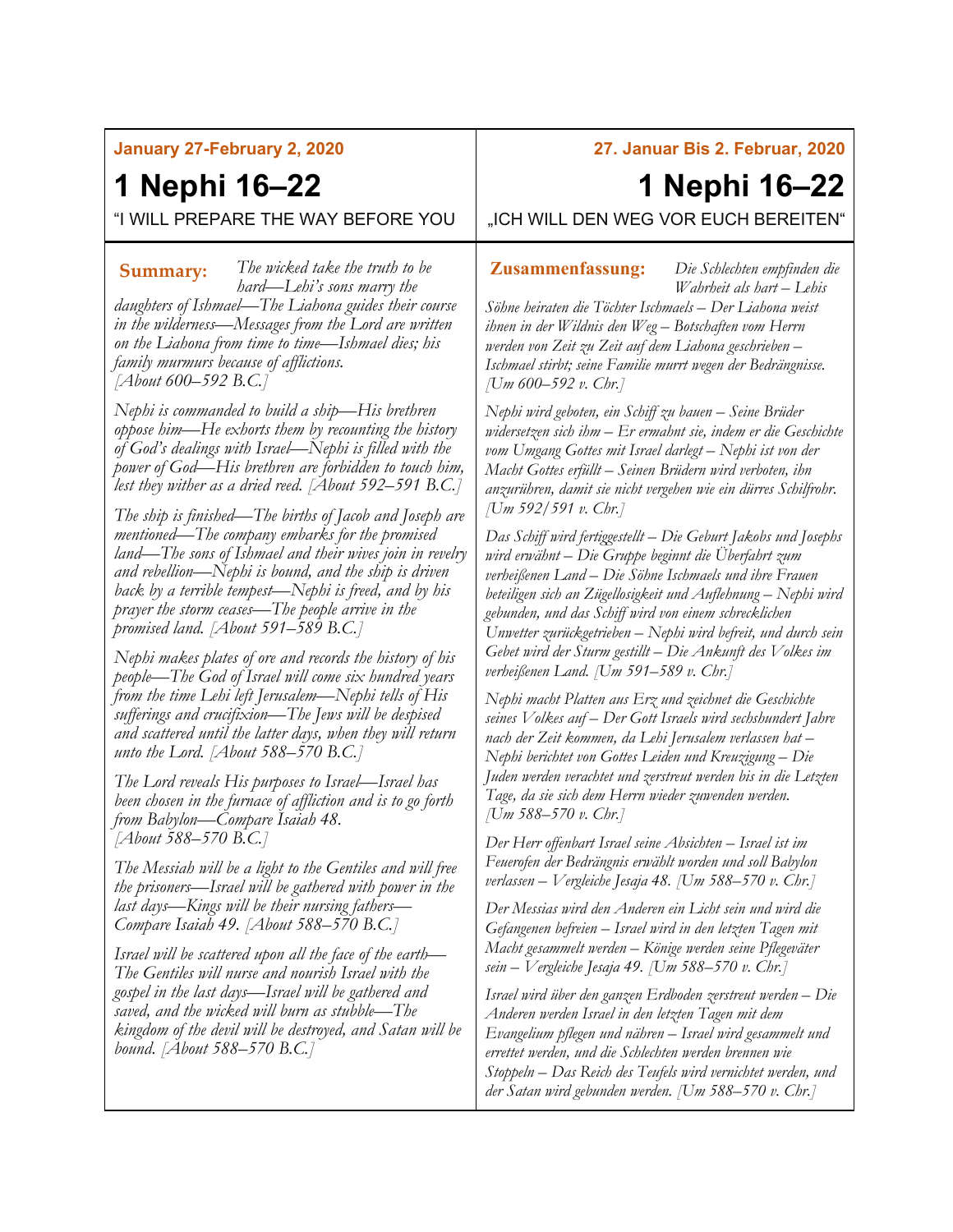| <b>Supplemental</b><br>What meaning can I<br><b>Jewish and</b><br>learn from storm<br>stories?<br><b>Holy Land</b><br>There are a few "sea and<br><b>Insights</b><br>storm stories" in the<br>scriptures. Their meanings and lessons for<br>us, nowadays, have a common connection.<br>Noah is saved by the Lord, Enoch was<br>saved by the Lord, Jonah was saved by the<br>Lord, the Apostles on the Sea of Galilee<br>were saved by the Lord. Nephi was saved<br>by the Lord. Apparently, the lesson is, when<br>"sinking," remember, turn to Him, we will be<br>saved by the Lord.                                                                                                                                                                                                                                                                                                                                                                                                                                                                                                                                                                                                                                                                                                                                                                                                                                                                                                       | <b>Welche Bedeutung kann</b><br><b>Ergänzende</b><br>ich aus Sturmgeschichten<br><b>Jüdische und</b><br>lernen?<br><b>Heilige Land</b><br>In den heiligen Schriften gibt<br><b>Einsichte</b><br>es einige "See- und<br>Sturmgeschichten". Ihre Bedeutungen und<br>Lehren für uns haben heutzutage eine<br>gemeinsame Verbindung. Noah wird vom<br>Herrn gerettet, Henoch wurde vom Herrn<br>gerettet, Jona wurde vom Herrn gerettet, die<br>Apostel am See Genezareth wurden vom<br>Herrn gerettet. Nephi wurde vom Herrn<br>gerettet. Anscheinend lautet die Lehre: Wenn<br>wir "sinken", denken Sie daran, wenden Sie<br>sich an Ihn. Wir werden vom Herrn gerettet.                                                                                                                                                                                                                                                                                                                                                                                                                                                                                                                                                                                                                                                                                                                                                                                                                                                                                                                                                                    |  |
|---------------------------------------------------------------------------------------------------------------------------------------------------------------------------------------------------------------------------------------------------------------------------------------------------------------------------------------------------------------------------------------------------------------------------------------------------------------------------------------------------------------------------------------------------------------------------------------------------------------------------------------------------------------------------------------------------------------------------------------------------------------------------------------------------------------------------------------------------------------------------------------------------------------------------------------------------------------------------------------------------------------------------------------------------------------------------------------------------------------------------------------------------------------------------------------------------------------------------------------------------------------------------------------------------------------------------------------------------------------------------------------------------------------------------------------------------------------------------------------------|-------------------------------------------------------------------------------------------------------------------------------------------------------------------------------------------------------------------------------------------------------------------------------------------------------------------------------------------------------------------------------------------------------------------------------------------------------------------------------------------------------------------------------------------------------------------------------------------------------------------------------------------------------------------------------------------------------------------------------------------------------------------------------------------------------------------------------------------------------------------------------------------------------------------------------------------------------------------------------------------------------------------------------------------------------------------------------------------------------------------------------------------------------------------------------------------------------------------------------------------------------------------------------------------------------------------------------------------------------------------------------------------------------------------------------------------------------------------------------------------------------------------------------------------------------------------------------------------------------------------------------------------|--|
| How related are the "Storm Stories?"<br>"And every living substance was destroyed<br>which was upon the face of the ground, both<br>man, and cattle, and the creeping things,<br>and the fowl of the heaven; and they were<br>destroyed from the earth: and Noah only<br>remained alive, and they that were with him<br>in the ark." (Genesis 7:23) "And it came to<br>pass that when they were buried in the deep<br>there was no water that could hurt them,<br>their vessels being tight like unto a dish and<br>also they were tight like unto the ark of<br>Noah; therefore when they were<br>encompassed about by many waters they<br>did cry unto the Lord, and he did bring them<br>forth again upon the top of the waters gain<br>upon the top of the waters." (Ether 6:7) "So<br>they took up Jonah, and cast him forth into<br>the sea: and the sea ceased from her<br>raging. Then the men feared the LORD<br>exceedingly, and offered a sacrifice unto the<br>LORD, and made vows. Now the LORD had<br>prepared a great fish to swallow up Jonah.<br>And Jonah was in the belly of the fish three<br>days and three nights." (Jonah 1:15-17) "And,<br>behold, there arose a great tempest in the<br>sea, insomuch that the ship was covered<br>with the waves: but he was asleep. And his<br>disciples came to him, and awoke him,<br>saying, Lord, save us: we perish. And he<br>saith unto them, Why are ye fearful, O ye of<br>little faith. Then he arose, and rebuked the | Wie verwandt sind die "Sturmgeschichten"?<br>"Gott vertilgte also alle Wesen auf dem<br>Erdboden, vom Menschen bis zum Vieh, bis zu<br>den Kriechtieren und die Vögel des Himmels;<br>sie alle wurden von der Erde vertilgt. Übrig<br>blieb nur Noach und was mit ihm in der Arche<br>war." (Genesis 7:23) "Und es begab sich: Als<br>sie in der Tiefe begraben waren, war da kein<br>Wasser, was ihnen schaden konnte, denn ihre<br>Wasserfahrzeuge waren dicht wie eine<br>Schüssel, und sie waren auch dicht wie die<br>Arche Noachs; wenn sie darum von vielen<br>Wassern umschlossen waren, schrien sie zum<br>Herrn, und er brachte sie wiederum herauf an<br>die Oberfläche der Wasser." (Ether 6:7) "Dann<br>nahmen sie Jona und warfen ihn ins Meer und<br>das Meer hörte auf zu toben. Da gerieten die<br>Männer in große Furcht vor dem HERRN und<br>sie schlachteten für den HERRN ein Opfer und<br>machten ihm Gelübde. Der HERR aber<br>schickte einen großen Fisch, dass er Jona<br>verschlinge. Jona war drei Tage und drei<br>Nächte im Bauch des Fisches." (Jonah 1: 15-16,<br>2:1) "Und siehe, es erhob sich auf dem See ein<br>gewaltiger Sturm, sodass das Boot von den<br>Wellen überflutet wurde, Jesus aber schlief. Da<br>traten die Jünger zu ihm und weckten ihn; sie<br>riefen: Herr, rette uns, wir gehen zugrunde! Er<br>sagte zu ihnen: Warum habt ihr solche Angst,<br>ihr Kleingläubigen? Dann stand er auf, drohte<br>den Winden und dem See und es trat völlige<br>Stille ein. Die Menschen aber staunten und<br>sagten: Was für einer ist dieser, dass ihm<br>sogar die Winde und der See gehorchen?" |  |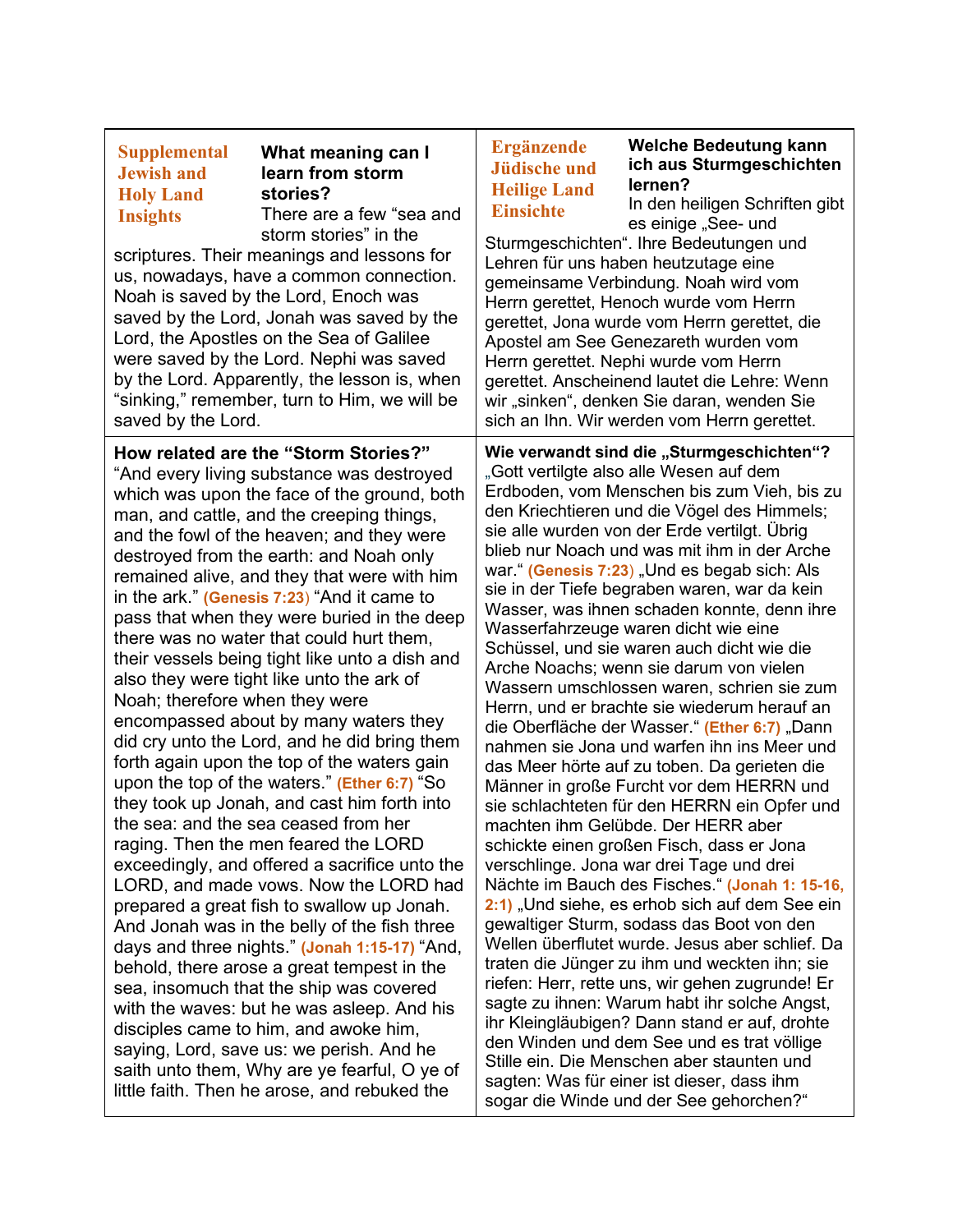| winds and the sea; and there was a great<br>calm." (Matthew 8:24-26) "And it came to pass<br>after they had loosed me, behold, I took the<br>compass, and it did work whither I desired it.<br>And it came to pass that I prayed unto the<br>Lord; and after I had prayed the winds did<br>cease, and the storm did cease, and there<br>was a great calm." (1 Nephi 18:21) "He<br>maketh the storm a calm, so that the waves<br>thereof are still." (Psalms 107:29)                                                                                                                                                                                                                                                                                                                                                                                                                                              | (Matthäus 8: 24-26) "Und es gab außer der<br>Macht Gottes, die ihnen mit Vernichtung<br>drohte, nichts, was ihnen das Herz erweichen<br>konnte; darum, als sie sahen, dass sie daran<br>waren, von den Tiefen des Meeres<br>verschlungen zu werden, kehrten sie von dem<br>um, was sie getan hatten, woraufhin sie mich<br>losbanden." (1 Nephi 18:21) "Er machte aus<br>dem Sturm ein Säuseln und es schwiegen die<br>Wogen des Meeres." (Psalmen 107: 29)                                                                                                                                                                                                                                                                                                                                                                                                                                                                                                                                                                     |
|------------------------------------------------------------------------------------------------------------------------------------------------------------------------------------------------------------------------------------------------------------------------------------------------------------------------------------------------------------------------------------------------------------------------------------------------------------------------------------------------------------------------------------------------------------------------------------------------------------------------------------------------------------------------------------------------------------------------------------------------------------------------------------------------------------------------------------------------------------------------------------------------------------------|---------------------------------------------------------------------------------------------------------------------------------------------------------------------------------------------------------------------------------------------------------------------------------------------------------------------------------------------------------------------------------------------------------------------------------------------------------------------------------------------------------------------------------------------------------------------------------------------------------------------------------------------------------------------------------------------------------------------------------------------------------------------------------------------------------------------------------------------------------------------------------------------------------------------------------------------------------------------------------------------------------------------------------|
| How do Jews relate to sea and ships?<br>"Though the Israelites were not really a<br>seafaring nation, the Bible is full of<br>references to the sea and ships, and in the<br>Book of Jonah, one of the main parts of the<br>story takes place at sea when the hero is<br>thrown overboard in the hope of stopping a<br>storm." "During the Middle Ages Jews<br>became less involved in the actual owning<br>and sailing of ships but remained active as<br>sea merchants and brokers. Jews were<br>known for producing nautical instruments<br>and maps. Abraham Zacuto invented the<br>astrolabe and drew up nautical tables that<br>were invaluable to sailors. Christopher<br>Columbus is thought by some to have been<br>a Marrano (secret Jew) and his interpreter<br>certainly was Jewish. In England a Marrano,<br>Simon Fernandez, was chief pilot to Sir<br>Walter Raleigh." (Encyclopedia Judaica Jr.) | Wie verhalten sich Juden zu Meer und<br>Schiffen?<br>"Obwohl die Israeliten nicht wirklich eine<br>Seefahrernation waren, ist die Bibel voller<br>Hinweise auf das Meer und die Schiffe, und im<br>Buch Jona spielt sich einer der Hauptteile der<br>Geschichte auf See ab, wenn der Held über<br>Bord geworfen wird in der Hoffnung dass einen<br>Sturm zu stoppen." "Während des Mittelalters<br>waren Juden weniger in den tatsächlichen<br>Besitz und das Segeln von Schiffen involviert,<br>sondern blieben als Seehändler und Makler<br>aktiv. Juden waren dafür bekannt, nautische<br>Instrumente und Karten herzustellen. Abraham<br>Zacuto erfand das Astrolabium und stellte<br>nautische Referenztabellen auf, die für<br>Seeleute von unschätzbarem Wert waren.<br>Christoph Kolumbus wird von einigen als<br>Marrano (heimlicher Jude) angesehen, und<br>sein Dolmetscher war zweifellos Jude. In<br>England war ein Marrano, Simon Fernandez,<br>Chefpilot von Sir Walter Raleigh."<br>(Enzyklopädie Judaica Jr.) |
| What technology was used to record<br>history?<br>In reviewing history, let's consider at least<br>some types of technology for recording texts<br>that become a library. Writing on leather is<br>the most ancient method. As more space is<br>needed for added texts, additional leather is<br>sewn on to the existing scroll. One of the<br>Dead Sea Scrolls, Isaiah, is about twenty-<br>seven feet long! These scrolls are usually<br>fastened to a stick at each end for better<br>handling, rolling open and shut and for<br>stability in storage. Writing on metal plates<br>required the processing and preparing of                                                                                                                                                                                                                                                                                    | Mit welcher Technologie wurde die<br><b>Geschichte aufgezeichnet?</b><br>Betrachten wir bei der Überprüfung des<br>Verlaufs zumindest einige Arten von<br>Technologien zum Aufzeichnen von Texten,<br>die zu einer Bibliothek werden. Das Schreiben<br>auf Leder ist die älteste Methode. Da mehr<br>Platz für hinzugefügte Texte benötigt wird, wird<br>zusätzliches Leder an die vorhandene<br>Schriftrolle angenäht. Eine der Schriftrollen<br>vom Toten Meer, Jesaja, ist mehr als acht<br>meter lang! Diese Schriftrollen werden<br>normalerweise an jedem Ende an einem Stock<br>befestigt, um eine bessere Handhabung, ein<br>offenes und geschlossenes Rollen und eine                                                                                                                                                                                                                                                                                                                                                  |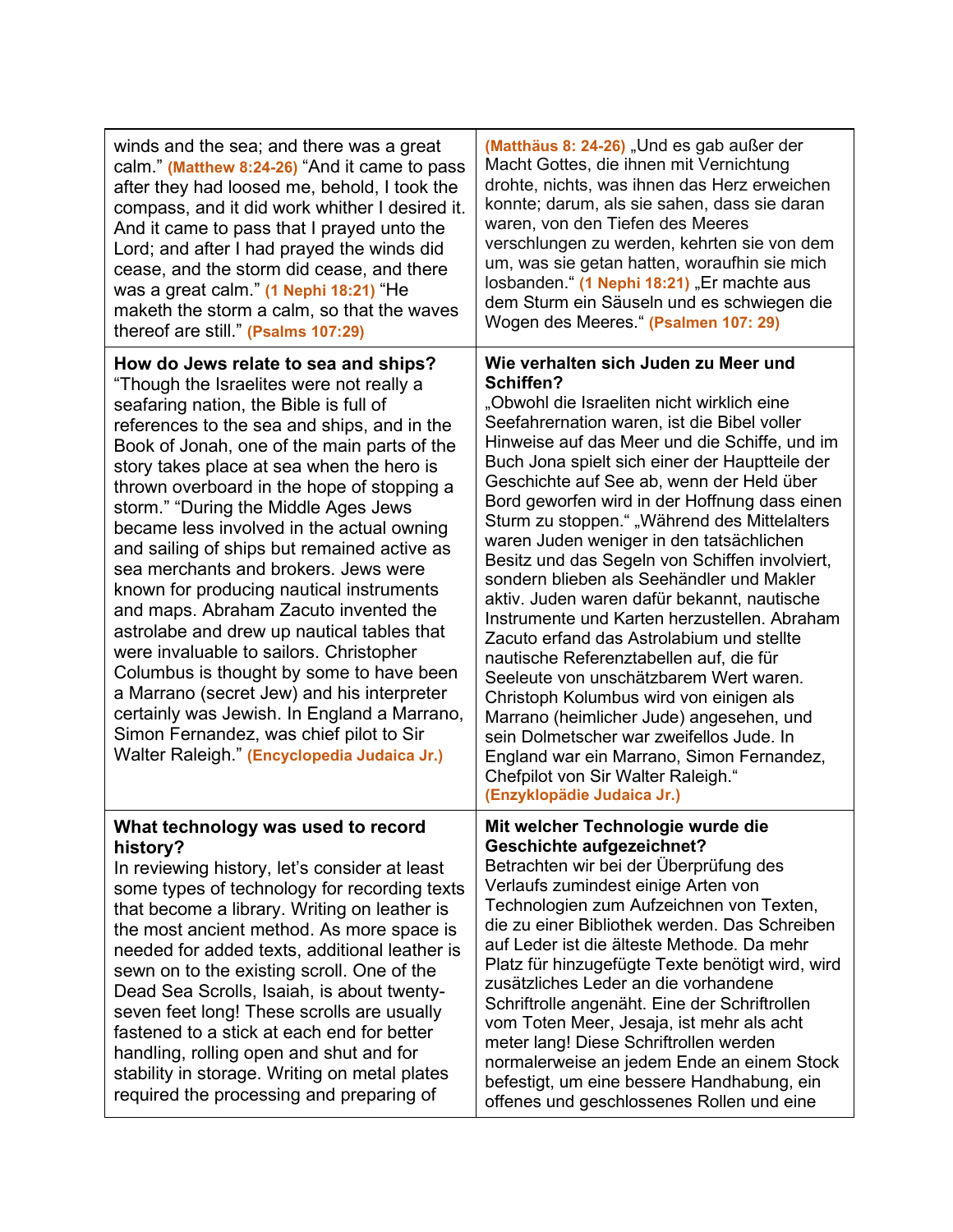| sheets of gold, brass or copper. They would<br>be fastened with rings similar to a modern<br>day binder. It is less likely to be able to<br>simply add a few perfectly sized metal<br>pages after the initial production. That<br>means the scribe must determine<br>approximately what he will include. "And if<br>our plates had been sufficiently large we<br>should have written in Hebrew; but the<br>Hebrew hath been altered by us also; and if<br>we could have written in Hebrew, behold, ye<br>would have had no imperfection in our<br>record." (Mormon 9:33) "But whatsoever<br>things we write upon anything save it be<br>upon plates, must perish and vanish away;<br>but we can write a few words upon plates<br>which will give our children, and also our<br>beloved brethren, a small degree of<br>knowledge concerning us, or concerning<br>their fathers." (Jacob 4:2) | stabile Lagerung zu gewährleisten. Das<br>Schreiben auf Metallplatten erforderte die<br>Verarbeitung und Vorbereitung von Gold-,<br>Messing- oder Kupferblechen. Sie würden mit<br>Binderinge befestigt, der einem modernen<br>Ringbinder ähnelt. Es ist weniger<br>wahrscheinlich, dass nach der ersten<br>Produktion einfach ein paar perfekt<br>dimensionierte Metallseiten hinzugefügt<br>werden können. Das bedeutet, dass der<br>Schreiber ungefähr bestimmen muss, was er<br>einschließen wird. "Und wenn unsere Platten<br>groß genug gewesen wären, so hätten wir<br>hebräisch geschrieben; aber auch das<br>Hebräische ist von uns abgeändert worden;<br>und wenn wir hebräisch hätten schreiben<br>können, siehe, so hättet ihr in unserem Bericht<br>keine Unvollkommenheit gehabt." (Mormon<br>9:33) Aber, was auch immer wir auf etwas<br>anderes als auf Platten schreiben, muss<br>zugrunde gehen und vergehen; aber wir<br>können einige wenige Worte auf Platten<br>schreiben, wodurch unseren Kindern und auch<br>unseren geliebten Brüdern ein geringes Maß<br>an Kenntnis über uns oder über ihre Väter<br>vermittelt werden wird." (Jakob 4: 2) |
|---------------------------------------------------------------------------------------------------------------------------------------------------------------------------------------------------------------------------------------------------------------------------------------------------------------------------------------------------------------------------------------------------------------------------------------------------------------------------------------------------------------------------------------------------------------------------------------------------------------------------------------------------------------------------------------------------------------------------------------------------------------------------------------------------------------------------------------------------------------------------------------------|-----------------------------------------------------------------------------------------------------------------------------------------------------------------------------------------------------------------------------------------------------------------------------------------------------------------------------------------------------------------------------------------------------------------------------------------------------------------------------------------------------------------------------------------------------------------------------------------------------------------------------------------------------------------------------------------------------------------------------------------------------------------------------------------------------------------------------------------------------------------------------------------------------------------------------------------------------------------------------------------------------------------------------------------------------------------------------------------------------------------------------------------------------------------------|
| What limits have existed in recording<br>history?<br>Once he has collated his material and<br>completed his transcript, he may have<br>additional space or plates available and<br>could thereby add more information, letters<br>or testimonials. "And now I, Moroni, write a<br>few of the words of my father Mormon,<br>which he spake concerning faith, hope, and<br>charity; for after this manner did he speak<br>unto the people, as he taught them in the<br>synagogue which they had built for the place<br>of worship." (Moroni 7:1) There is at least one<br>case of thin metal sheets being fastened<br>together as a scroll found in the Dead Sea<br>Scroll collection. The sheer weight and<br>difficulty in handling this type of text storage<br>limited its use.                                                                                                           | Welche Beschränkungen gab es in der<br>Aufzeichnungsgeschichte?<br>Sobald er sein Material zusammengestellt und<br>sein Transkript fertiggestellt hat, verfügt er<br>möglicherweise über zusätzlichen Platz oder<br>zusätzliche Tafeln und kann dadurch weitere<br>Informationen, Briefe oder Zeugnisse<br>hinzufügen. "Und nun schreibe ich, Moroni,<br>einige der Worte meines Vaters Mormon<br>nieder, die er über Glauben, Hoffnung und<br>Nächstenliebe sprach; denn auf diese Weise<br>redete er zum Volk, als er es in der Synagoge<br>belehrte, die es als Stätte der Anbetung gebaut<br>hatte." (Moroni 7:1) Es gibt mindestens einen<br>Fall, in dem dünne Metallbleche als Schriftrolle<br>in der Sammlung der Schriftrollen vom Toten<br>Meer zusammengehalten werden. Das bloße<br>Gewicht und die Schwierigkeit bei der<br>Handhabung dieser Art der Textspeicherung<br>schränkten ihre Verwendung ein.                                                                                                                                                                                                                                                 |
| What preceded the use of books?<br>"In ancient times all books were scrolls.                                                                                                                                                                                                                                                                                                                                                                                                                                                                                                                                                                                                                                                                                                                                                                                                                | Was war der Verwendung von Büchern<br>vorausgegangen?                                                                                                                                                                                                                                                                                                                                                                                                                                                                                                                                                                                                                                                                                                                                                                                                                                                                                                                                                                                                                                                                                                                 |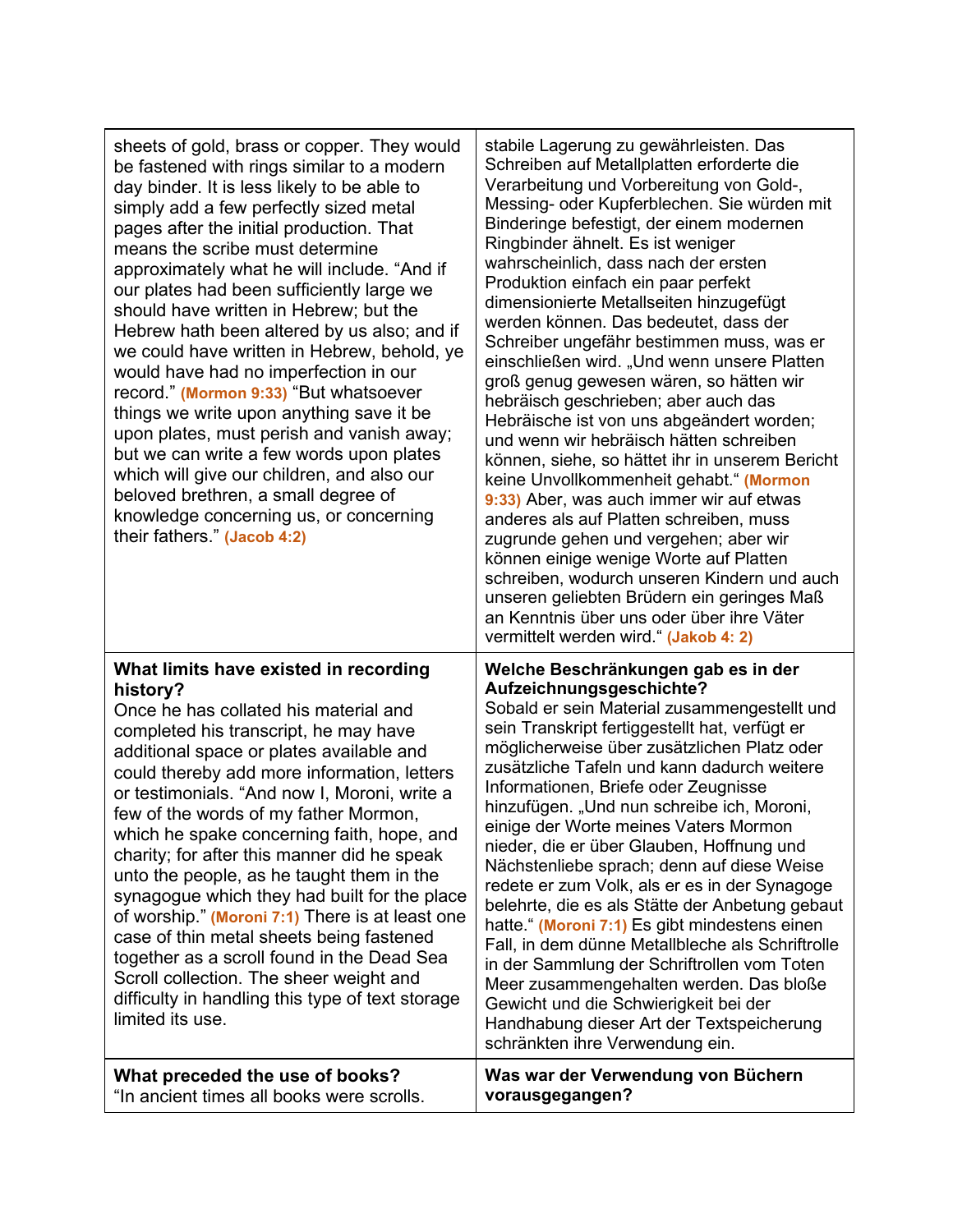| Those used for holy purposes were written<br>on animal skin; others were made from tree<br>bark, parchment and similar materials. The<br>Talmud and Midrash speak often of scroll-<br>books. We read that the high priest on the<br>Day of Atonement read from a scroll during<br>the Temple service and then rolled it up.<br>There is no mention in the Talmud of books<br>with folded pages." "Recently,<br>archaeological discoveries, such as the<br>Dead Sea scrolls, have once again revived<br>Christian interest in the investigation of<br>ancient texts." (Encyclopedia Judaica Jr.)                                                                           | "In der Antike waren alle Bücher Schriftrollen.<br>Diejenigen, die für heilige Zwecke verwendet<br>wurden, wurden auf Tierhaut geschrieben;<br>andere wurden aus Baumrinde, Pergament<br>und ähnlichen Materialien hergestellt. Der<br>Talmud und der Midrasch sprechen oft von<br>Rollbüchern. Wir lesen, dass der Hohepriester<br>am Versöhnungstag während des<br>Tempeldienstes von einer Schriftrolle las und<br>sie dann aufrollte. Im Talmud werden Bücher<br>mit gefalteten Seiten nicht erwähnt." "In<br>jüngster Zeit haben archäologische<br>Entdeckungen wie die Schriftrollen vom Toten<br>Meer das christliche Interesse an der<br>Untersuchung antiker Texte wiederbelebt."<br>(Enzyklopädie Judaica Jr.)                                              |
|---------------------------------------------------------------------------------------------------------------------------------------------------------------------------------------------------------------------------------------------------------------------------------------------------------------------------------------------------------------------------------------------------------------------------------------------------------------------------------------------------------------------------------------------------------------------------------------------------------------------------------------------------------------------------|-----------------------------------------------------------------------------------------------------------------------------------------------------------------------------------------------------------------------------------------------------------------------------------------------------------------------------------------------------------------------------------------------------------------------------------------------------------------------------------------------------------------------------------------------------------------------------------------------------------------------------------------------------------------------------------------------------------------------------------------------------------------------|
| How does revelation affect the<br>understanding of history?<br>With the restoration of revelation through living<br>prophets, we can see the use and re-use of<br>prophetic statements as well as prophetic<br>"tools such as the Liahona and the Urim and<br>Thummim." As the Liahona was described as<br>a "ball," it could be compared to a visual<br>reminder of power and authority in many past<br>monarchies - the "orb." The word is still used<br>in modern English denoting knowledge and<br>source of guidance through information. There<br>is an "ORB" online encyclopedia, for example.<br>The Urim and Thummim will be discussed in<br>an upcoming lesson. | Wie wirkt sich Offenbarung auf das<br>Verständnis der Geschichte aus?<br>Mit der Wiederherstellung der Offenbarung durch<br>lebende Propheten können wir die Verwendung<br>und Wiederverwendung prophetischer Aussagen<br>sowie prophetischer "Werkzeuge wie Liahona<br>und Urim und Thummim" sehen. Da die Liahona<br>als "Ball" beschrieben wurde, konnte sie mit einer<br>visuellen Erinnerung an Macht und Autorität in<br>vielen früheren Monarchien verglichen werden -<br>der "Kugel". Das Wort wird im modernen Englisch<br>immer noch verwendet und bezeichnet Wissen<br>und Quelle der Führung durch Informationen. Es<br>gibt zum Beispiel eine Online-Enzyklopädie<br>"ORB" (Ball). Die Urim und Thummim werden in<br>einer kommenden Lektion besprochen. |
| How can I sense the accuracy of history in<br>the scriptures?<br>History is always prejudiced; however,<br>prophecy can't be prejudiced – it hasn't<br>happened yet! The prophecies in the Book of<br>Mormon about the scattering and gathering of<br>Israel can be compared to ancient as well as<br>to modern prophecies. A brief comparison of<br>the Orson Hyde Dedicatory Prayer on the<br>Land of Israel given October 24, 1842 with<br>some of the verses from 1 Nephi 21 and 22<br>are an example.                                                                                                                                                                | Wie kann ich die Richtigkeit der Geschichte<br>in den heiligen Schriften spüren?<br>Die Geschichte ist immer voreingenommen;<br>Prophezeiungen können jedoch nicht<br>voreingenommen sein - es ist noch nicht<br>geschehen! Die Prophezeiungen im Buch<br>Mormon über die Zerstreuung und Sammlung<br>Israels können sowohl mit alten als auch mit<br>modernen Prophezeiungen verglichen werden.<br>Ein kurzer Vergleich des Orson Hyde<br>Widmungsgebetes über das Land Israel vom<br>24. Oktober 1842 mit einigen Versen aus 1<br>Nephi 21 und 22 ist ein Beispiel.                                                                                                                                                                                                 |